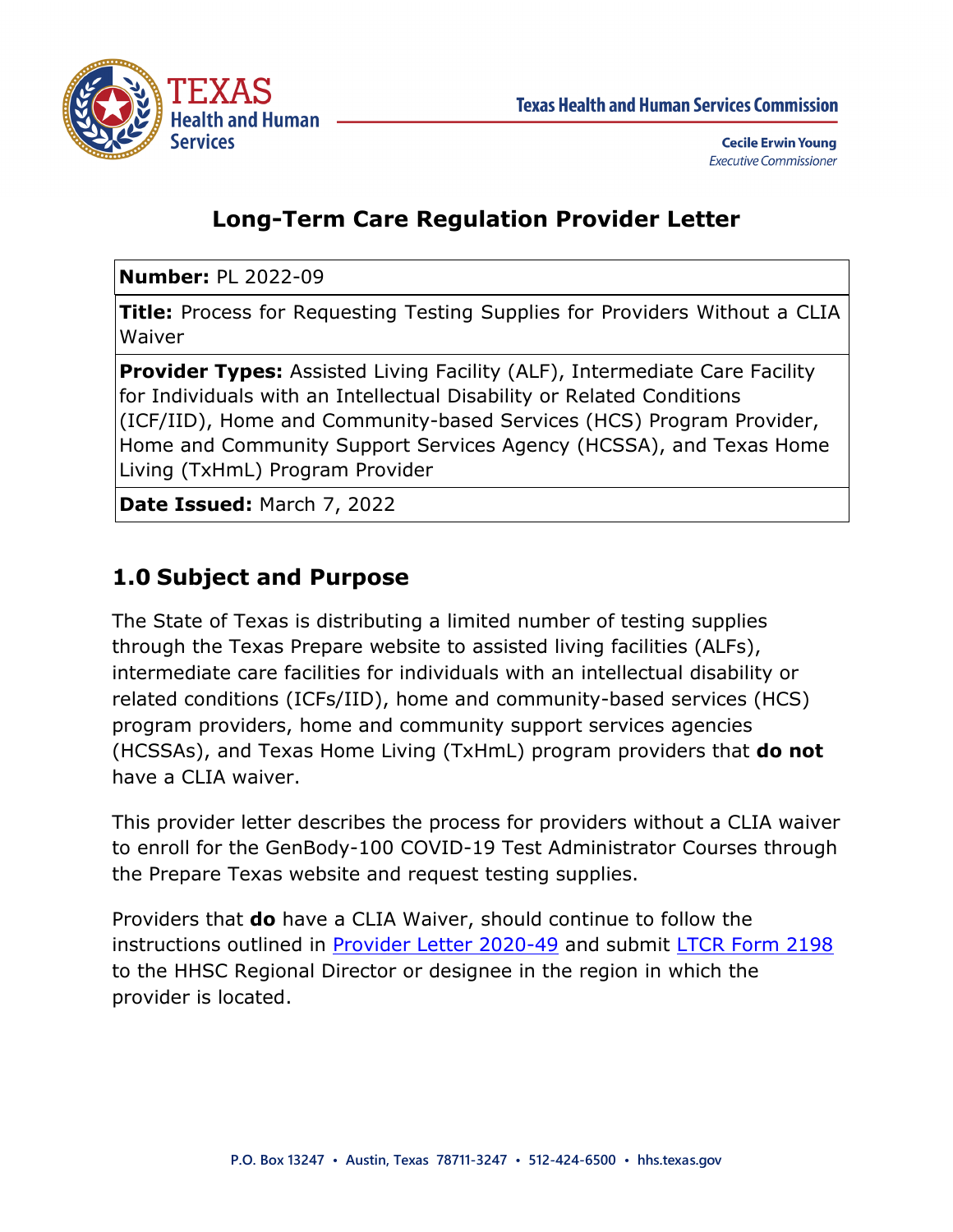### **2.0 Policy Details & Provider Responsibilities**

To request consideration for free testing supplies, an ALF, ICF/IID, HCS, HCSSA, or TxHmL program provider must complete the Attestation for Requesting Testing Supplies: For Providers Without a CLIA Waiver, [Form](https://www.hhs.texas.gov/sites/default/files/documents/attestation-form-requesting-testing-supplies-providers-without-CLIA-waiver-march-2022.pdf)  [2199,](https://www.hhs.texas.gov/sites/default/files/documents/attestation-form-requesting-testing-supplies-providers-without-CLIA-waiver-march-2022.pdf) and submits it to the HHSC Regional Director or designee in the region in which the provider is located.

The Regional Director or designee will elevate it to the State Operations Center. Staff from HHSC Long-term Care Regulation (LTCR) and HHSC Contiguity and Emergency Management will review the completed attestation form for accuracy and completeness. Staff may require and request documentation from the provider to support the attestation.

#### **2.1 Eligibility**

The attestation criteria require an ALF, ICF/IID, HCS, HCSSA, or TxHmL program providers to:

- have a current GenBody-100 COVID-19 Test Administrator Course certificate provided by Prepare Texas;
- ensure tests are only administered by individuals who successfullycomplete the GenBody-100 COVID-19 Administrator Courses provided by [PreparingTexas.org;](https://www.preparingtexas.org/Index.aspx)
- follow all reporting requirements associated with the use of the testing supplies; and
- report test results appropriately.

Any provider that meets the requirements listed above is eligible to request testing supplies. Currently, the tests being provided are GenBody but this may change.

#### **2.2 Course Enrollment**

To enroll in the GenBody-100 COVID-19 Test Administrator Course providers must:

- Go to [www.preparingtexas.org](http://www.preparingtexas.org/) and create an account.
	- o Please note, each account/username is intended for ONE individual.